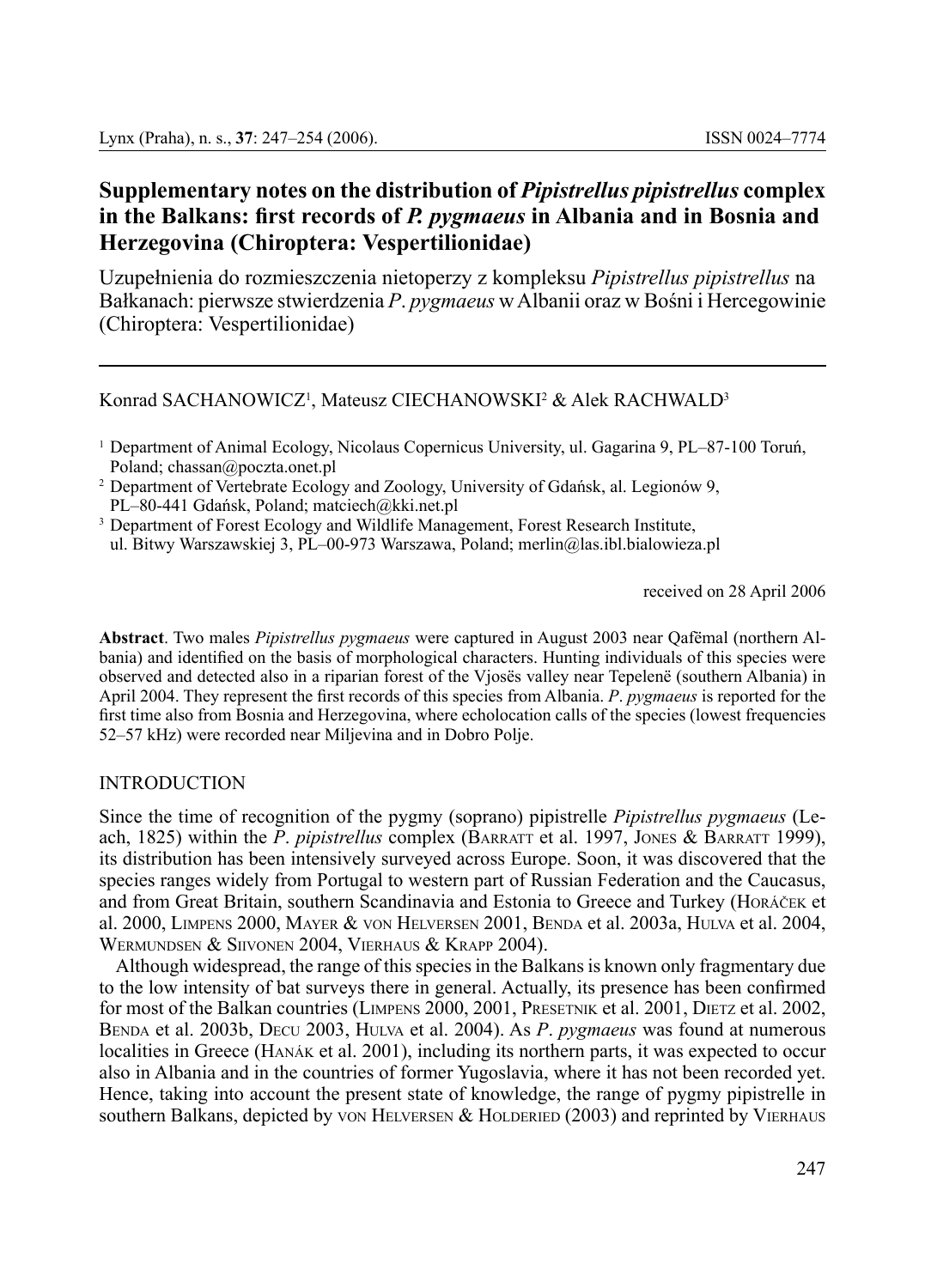

Fig. 1. Male of *Pipistrellus pygmaeus* captured on 10 August 2003 near Qafëmal, northern Albania (K. SACHANOWICZ).

Rys. 1. Samiec *Pipistrellus pygmaeus* odłowiony 10 sierpnia 2003 w pobliżu Qafëmal w północnej Albanii (K. Sachanowicz).

& Krapp (2004) is misleading as giving an impression of its confirmed occurrence in southern half of Albania and in Macedonia. This tentative range also covers a belt of southern Bulgaria althought only one record was known by then from southernmost part of the country (Dietz et al. 2002).

Single old records of bats belonging to small *Pipistrellus* complex are known from Macedonia, Montenegro as well as from Bosnia and Herzegovina (e.g. BOLKAY 1926, ĐULIĆ & MIRIĆ 1967, Kryštufek et al. 1992, Jones 1999). The only record for Albania, published recently without any details – a male captured in a flat in Tirana – has to be assigned to *P*. *pipistrellus* sensu lato (UHRIN et al. 1996).

In addition to the present knowledge of *P*. *pygmaeus* distribution, herein we report first data on the species presence in Albania and in Bosnia and Herzegovina.

### Material and methods

Data were collected in the Balkans during the trips in 2003–2004. Hunting bats were detected using a heterodyne detector Pettersson D100 and recorded with broadband Pettersson D980 detector and SONY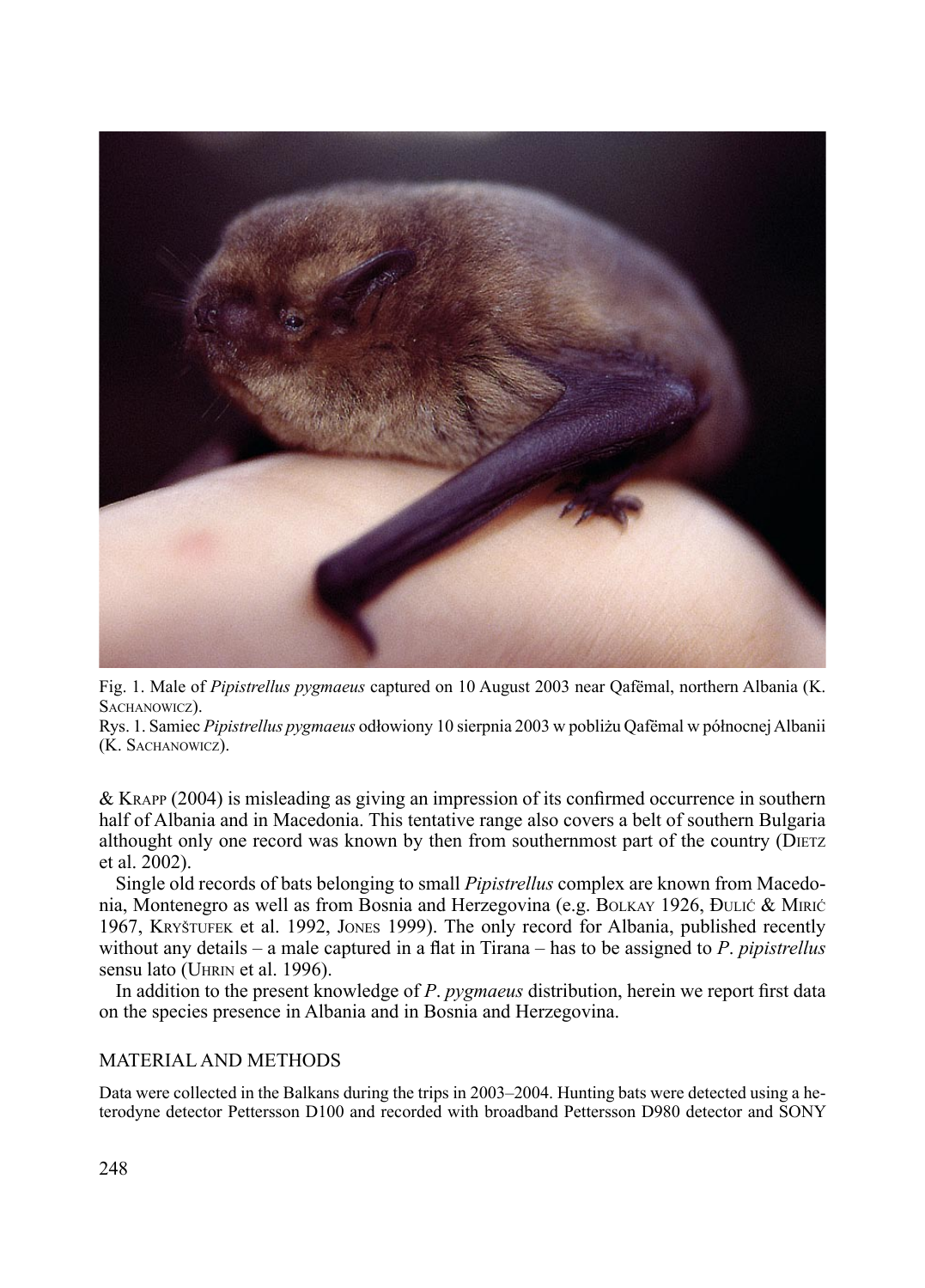WM-D6C tape recorder. Recordings were analysed using BatSound 3.1 computer software (Pettersson Elektronik AB, Sweden). For identification of the time-expanded calls we relied on characters given by Z $N_{\text{NGG}}$  (1990), Russo & Jones (2002) and Obrist et al. (2004), while for determination of captured individuals – we followed Häussler et al. (1999), SENDOR et al. (2002), VON HELVERSEN & HOLDERIED (2003), and DIETZ & VON HELVERSEN (2004).

### ReCORDS

*P*. *pygmaeus* was recently recorded at two localities in Albania (1–2) and at two sites in Bosnia and Herzegovina (3–4):

(1) On 10 August 2003, two adult, sexualy active males were mist-netted over a small artificial pool  $(42^{\circ}~06^{\circ}~\text{N}, 20^{\circ}~06^{\circ}~\text{E})$ , 731 m a, s, 1, in a bed of a mountain stream, east of the Oafemal village, along the road Shkodra–Kukës (northern Albania, Pukë district). The habitat around the site comprised a small settlement, cultivations and overlogged mountain forest of the black pine *Pinus nigra* and the beech *Fagus sylvatica*. More individuals of *P*. *pygmaeus* were observed and detected (Pettersson D100) at dusk when hunting over the stream and sparse vegetation covering surrounding mountain slopes.

Measurements of two males were as follow: forearm length – 31.0 and 29.6 mm, fifth finger length – 39.0 and 38.1 mm and weight – 5.5 and 5.0 g, respectively. Their pelage was light brown with yellowish tinge on the back and with weak contrast between dorsal and ventral side, which was whitish-grey with yellowish tinge. The muzzle and ears (7.9 mm) were relatively short (Fig. 1), light brown but slightly



Fig. 2. The sonogram and power spectrum graph of time-expanded echolocation calls of *P*. *pygmaeus* recorded near Tepelenë, southern Albania, on 19 April 2004.

Rys. 2. Sonogram i wykres widma mocy sygnałów echolokacyjnych *P*. *pygmaeus* nagranych w okolicy Tepeleny w południowej Albanii, 19 kwietnia 2004.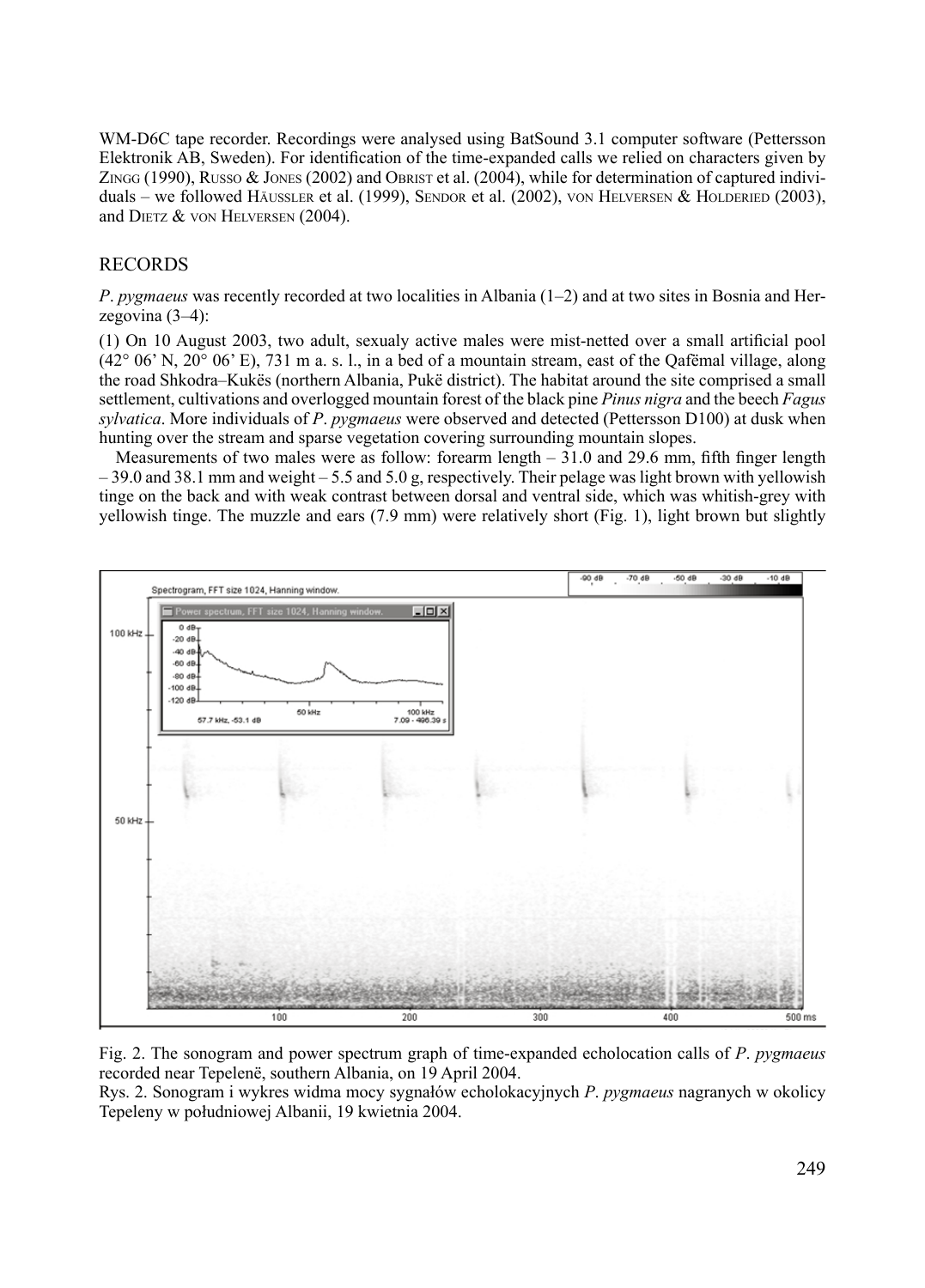darker than the pelage; the skin was lighter, pinkish particularly around the eyes and in the basal part of the ears. Both individuals had pronounced small ridge between the nostrils. Penis was yellowish without paler medial stripe. Glandular bumps inside of mouth were of similar yellowish colour. Basal part of the uropatagium was densely covered with fur on dorsal side, a condition usually seen in *P*. *nathusii* (Keyserling et Blasius, 1839). After being identified, sexed, measured and photographed the bats were released.

(2) *P*. *pygmaeus* was also recorded in the Vjosës valley, ca 1 km south of Tepelenë (40° 17'N, 20° 02'E), 114 m a. s. l. Soon before the dusk (19.10 p.m.), on 19 April 2004, several individuals were observed and detected with Pettersson D980 (Fig. 2), while hunting above a small branch of the river and near the tree crowns in an old stand of oriental planes *Platanus orientalis* and poplars *Populus* sp. Apparently, these bats were shortly after leaving their roost, which could be located in a tree hole or crevice, since no other type of shelters was available nearby.

The mean parameters of recorded calls were: frequency of maximum intensity: 57.2 kHz (range 55–60 kHz, n=12), highest frequency: 78.8 kHz (range  $67-99$  kHz, n=8), lowest frequency: 55.4 kHz (range 54–57 kHz, n=9), pulse length: 5.5 ms (range 4–7 ms, n=8), interval length: 74.4 ms  $(range 61-78 ms, n=10).$ 



Fig. 3. The sequence of time-expanded search calls of *P*. *pygmaeus* (upper row of signals), recorded near Miljevina, Bosnia and Herzegovina, on 2 May 2004. Frequency of maximum intensity shown in a power spectrum graph is marked with a cross. Lower row of signals illustrates echolocation calls of *Hypsugo savii* recorded simultaneously. High background noise level caused by turbulent water.

Rys. 3. Sekwencja sygnałów echolokacyjnych *P*. *pygmaeus*, nagranych w okolicach Miljewiny, w Bośni i Hercegowinie, 2 maja 2004 (górny szereg). Krzyżyk na wykresie widma mocy wskazuje częstotliwość maksymalnego natężenia dźwięku. Poniżej, na sonogramie, nagrane jednocześnie sygnały *Hypsugo savii*. Wysoki poziom szumów tła powodowany był przez płynącą wodę.

250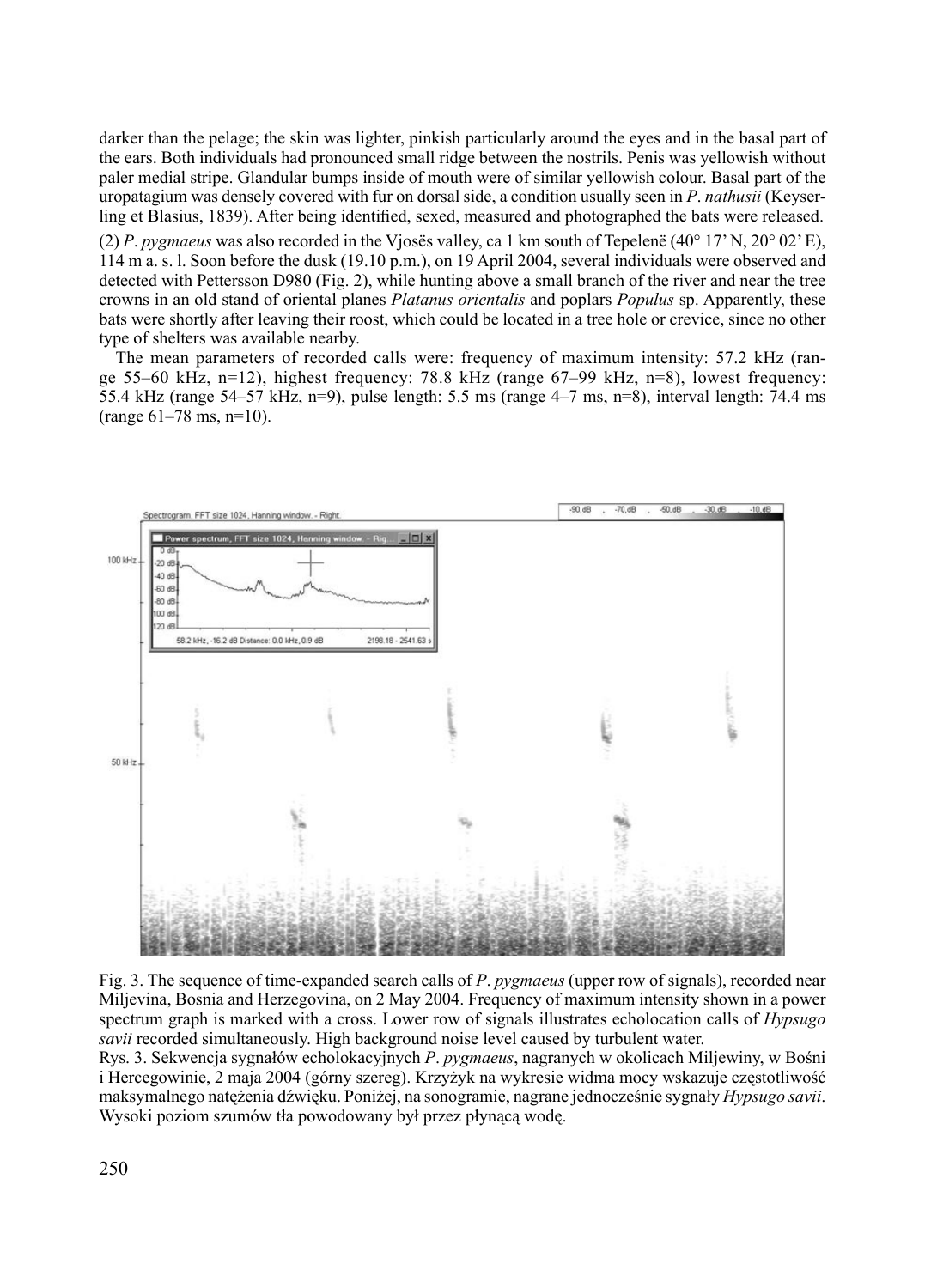(3) Miljevina (43° 31' N, 18° 39' E), 599 m a. s. l., approximately 2.5 km south of the village, in a rocky canyon of Bistrica river (100–150 m in depth) on the Dinarian Mts, eastern Bosnia. The site was surrounded by almost vertical limestone walls and steep slopes, partially overgrown with sparse mixed forest (spruces and beeches). At sunset on 2 May 2004, a search calls of hunting individuals of *P*. *pygmaeus* were detected and recorded with Pettersson D980 bat detector and the tape recorder.

The signals were FM-qcf calls (Fig. 3) of the following mean parameters: frequency of maximum intensity: 57.2 kHz (range 55–62 kHz, n=12), highest frequency: 72.4 kHz (range 64–85 kHz, n=9), lowest frequency: 54.2 kHz (range 52–57 kHz, n=9), pulse length: 5.8 ms (range 5–7 ms, n=9), interval length: 76 ms (range 70–90 ms, n=11).

(4) Later, in the same night as above, echolocation and social calls of *P*. *pygmaeus* (composed of three elements at frequency of 18 kHz) were recorded near Dobro Polje (43° 35' N, 18° 31' E), 1008 m a. s. l., ca. 0.5 km west of the village, at a bridge over Bistrica river, eastern Bosnia.

### **DISCUSSION**

Individuals captured near Qafëmal fitted well into the range of morphological variation of *P*. *pygmaeus*, given by the most recent authors (Häussler et al. 1999, von Helversen & Holde-RIED 2003, DIETZ  $\&$  von HELVERSEN 2004), thus their identification, in this case also supported by detector observation, appeared unambiguous. More attention should be paid to the species determination based on recorded echolocation calls. Although in the northern Europe, acoustic identification of *P*. *pygmaeus* is one of the easiest among vespertilionid bats, it is much more complicated in the Meditterranean zone, where the species occurs sympatrically with *Miniopterus schreibersii* (Kuhl, 1817) and both these species often share the same hunting habitats (Russo & Jones 2003). Noteworthy, although *M*. *schreibersii* is taxonomically distant and belongs to a different family (Miniopteridae), it reveals echolocation calls suprisingly similar to those emitted by *P*. *pygmaeus*. Its structure (FM-qcf) strongly resembles typical pipistrelle signals. Mean value of its frequency of maximum intensity (53.9 kHz) is slightly lower than that recorded in *P*. *pygmaeus* (56.2 kHz), similarly as the lowest frequency (47.4 and 51.5 kHz, respectively – Obrist et al. 2004). However, ranges of these parameters overlapp (frequency of maximum intensity: *M*. *schreibersii* 49–62 kHz, *P*. *pygmaeus* 53–63 kHz; lowest frequency: 47–55 kHz and 53–60 kHz, respectively – Russo  $\&$  Jones 2002), thus large portion of their calls from southern Europe can be determined only with multivariate statistical methods, e.g. discriminant function analysis (Russo  $\&$  Jones 2002) or synergetic pattern recognition (Obrist et al. 2004). Identification of pygmy pipistrelle with narrowband heterodyne detectors is widely practised in Europe (e.g. LIMPENS 2000, 2001, WERMUNDSEN  $&$  SIIVONEN 2004), but in the Mediterranean it might be reliable only when supported with visual determination (flight and hunting style, size of the bat and its wings shape – short and moderately broad in *P*. *pygmaeus* vs. long and narrow in *M*. *schreibersii*). The lowest frequencies of some *P*. *pygmaeus* signals recorded in Albania and in Bosnia were higher than the upper range of this parameter in *M*. *schreibersii* (see also Z<sub>INGG</sub> 1990), so the determination may be regarded as unambiguous. In the second Bosnian locality (Dobro Polje), the pygmy pipistrelle was also confirmed by recorded social calls with their typical, three-element structure (BARLOW  $&$  JONES 1997).

The range of *P*. *pygmaeus* covers most likely the whole territory of the Balkan Peninsula. Its relatively numerous localities are known only from Slovenia (PRESETNIK et al. 2001, KRYŠTUFEK & Donev 2005) and from Greece (Hanák et al. 2001, Mayer & von Helversen 2001), that both belong to fairly well studied countries. For other Balkan states, mostly single records are available, mainly due to the insufficient recording and low intensity of acoustic surveys. Therefore,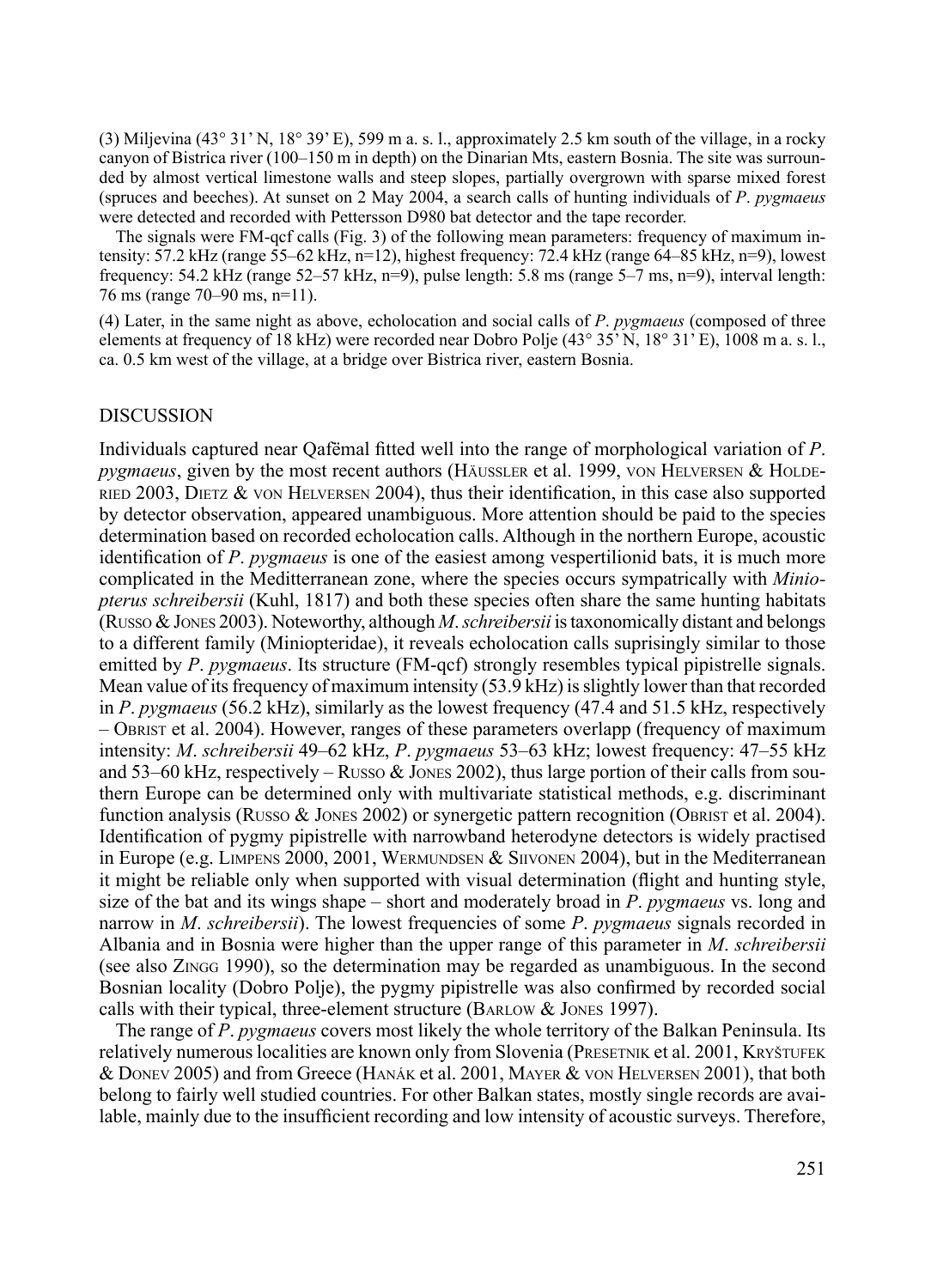several localities, scattered over southern and western regions, were published for Romania (Limpens 2000, Decu 2003, Hulva et al. 2004). Single records are known also for Croatia and Serbia (LIMPENS 2001), Bulgaria (DIETZ et al. 2002, 2005, BENDA et al. 2003b) and for the European part of Turkey (Benda et al. 2003a). Supplementing the picture of *P*. *pygmaeus* distribution in this part of Europe, we found the species in the least surveyed countries: Albania and Bosnia and Herzegovina (this paper). Recently, the species was recorded also in Montenegro, where two foraging bats were observed and detected on 10 July 2004 near the old fortress of Budva, located on the Adriatic coast (C. DIETZ – pers. comm.). At present, only Macedonia has no presence of this species confirmed on its territory, for which only records of *P*. *pipistrellus* (Schreber, 1774) s. str. are known (Kryštufek et al. 1992, B. Kryštufek – pers. comm.).

Data on habitat use by the species in the Balkans are also scarce. In Slovenia, *P*. *pygmaeus* was observed hunting mainly in riparian habitats, over ponds, lakes and rivers, below 650 m a. s. l. (Presetnik et al. 2001). In all cases described above, *P*. *pygmaeus* was recorded in the vicinity of water, over small pool and in forested river valleys, what is in accordance with its habitat preferences in other parts of Europe (Russo & Jones 2003, Bartonička & Řehák 2004).

Finally, the presence of both small pipistrelles has been confirmed for Albania, as *P*. *pipistrellus* s. str. was recorded recently for the first time at several localities (authors' unpublished data). It is obvious that both these *Pipistrellus* species live in sympatry also in other Balkan countries, as it was reported for Slovenia, Croatia, Serbia, Romania, Bulgaria and for Greece (Limpens 2000, 2001, Hanák et al. 2001, Mayer & von Helversen 2001, Presetnik et al. 2001, Benda et al. 2003, Decu 2003, Kryštufek & Donev 2005). However, relevant data on *P*. *pygmaeus* abundance are available only for Slovenia, where it appears less frequent (44 localities) than *P*. *pipistrellus* (99 sites) (Kryštufek & Donev 2005). On the other hand, Hanák et al. (2001) suggest that in Greece the former species is more abundant, but this conclusion is based on small number of records (15 and 6, respectively), hence it may be misleading due to the insufficient recording.

### **STRESZCZENIE**

Dwa samce *Pipistrellus pygmaeus* odłowiono w sierpniu 2003 w pobliżu miejscowości Qafëmal (północna Albania). Żerujące osobniki tego gatunku obserwowano w nadrzecznym łęgu w dolinie Vjosy w okolicach Tepeleny (południowa Albania) w kwietniu 2004. Są to pierwsze stwierdzenia karlika drobnego w Albanii. *P*. *pygmaeus* został także po raz pierwszy stwierdzony w Bośni i Hercegowinie, gdzie w maju 2004, w okolicach Miljewiny i Dobrego Polja nagrano sygnały echolokacyjne tego gatunku.

### Acknowledgements

Authors express cordial thanks to Boris Kryštufek for valuable information on *P*. *pipistrellus* distribution in Macedonia, giving an access to some hardly available publications and comments on the manuscript, while to Christian DIETZ for his own unpublished observation from Montenegro.

#### **REFERENCES**

Barlow K. E. & Jones G., 1997: Differences in songflight calls and social calls between two phonic types of the vespertilionid bat *Pipistrellus pipistrellus*. *J*. *Zool*., *London*, **241**: 315–324.

Barratt E. M., Deaville R., Burland T. M., Bruford M. W., Jones G., Racey P. A. & Wayne R. K., 1997: DNA answers the call of pipistrelle bat species. *Nature*, **387**: 138–139.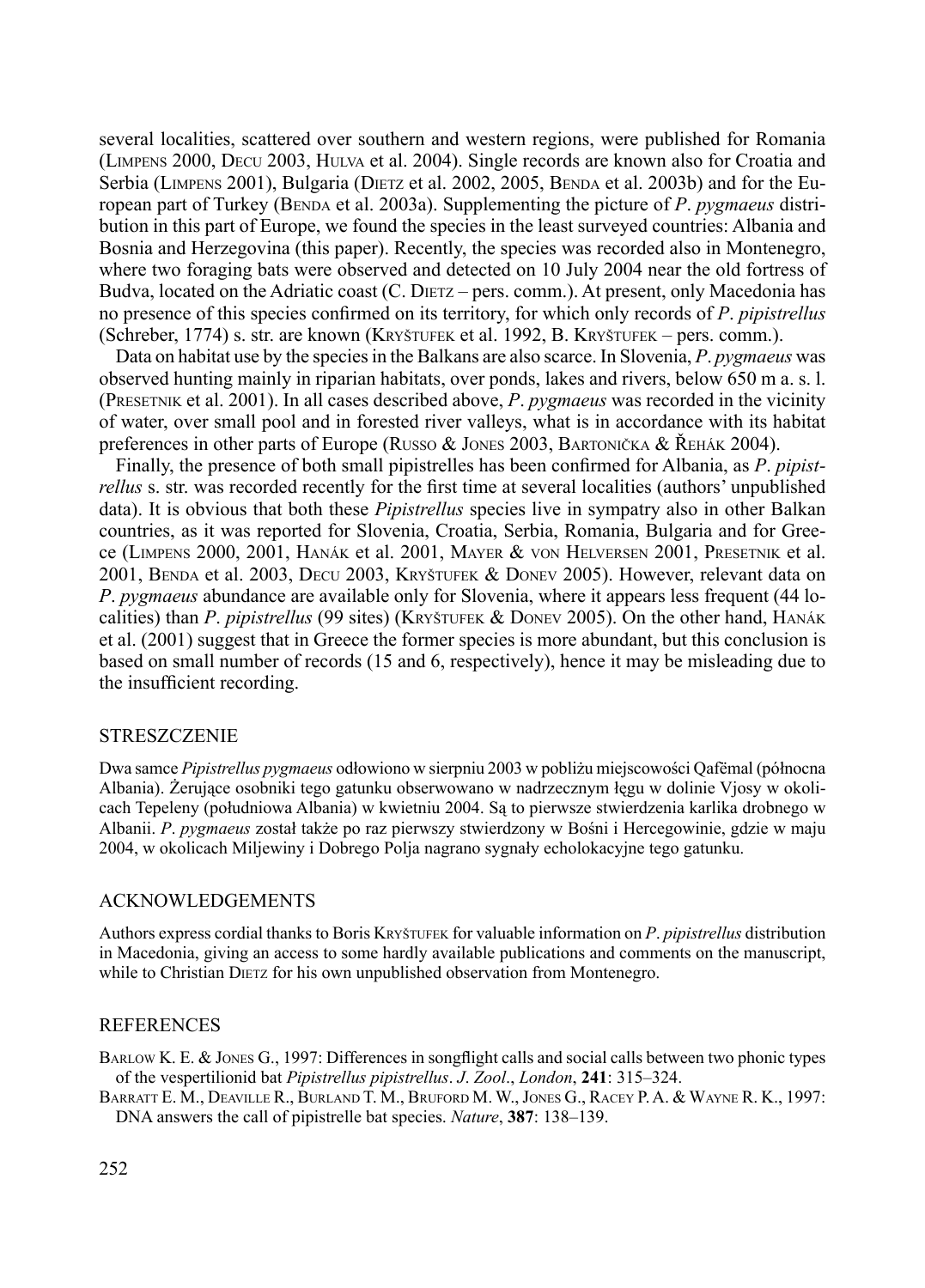- Bartonička T. & Řehák Z., 2004: Flight activity and habitat use of *Pipistrellus pygmaeus* in a floodplain forest. *Mammalia*, **68**: 365–375.
- Benda P., Hulva P., Andreas M. & Uhrin M., 2003a: Notes on the distribution of *Pipistrellus pipistrellus* complex in the Eastern Mediterranean: First records of *P*. *pipistrellus* for Syria and of *P*. *pygmaeus* for Turkey. *Vespertilio*, **7**: 87–95.
- Benda P., Ivanova T., Horáček I., Hanák V., Červený J., Gaisler J., Gueorguieva A., Petrov B. & Vohralík V., 2003b: Bats (Mammalia: Chiroptera) of the Eastern Mediterranean. Part 3. Review of bat distribution in Bulgaria. *Acta Soc*. *Zool*. *Bohem*., **67**: 245–357.
- Bolkay S. J., 1926: Additions to the Mammalian Fauna of the Balkan Peninsula. *Glasn*. *Zem*. *Muz*. *Bosni i Hercegovini* (Sarajevo), **38**: 159–179.
- Decu V., 2003: Atlasul chiropterolor din România. Pp.: 201–352. In: Decu V., Murariu D. & Gheorghiu V. (eds.): *Chiroptere din România*. *Ghid instructiv şi educativ*. Institutul de Speologie "Emil Racoviţă" al Academiei Române, Muzeul National de Istorie Naturală "Grigore Antipa", București, 522 pp.
- Dietz C., Schunger I., Nill D., Siemers B. M. & Ivanova T., 2002: First record of *Pipistrellus pygmaeus* (Leach, 1825) (Chiroptera: Vespertilionidae) for Bulgaria. *Hist*. *Natur*. *Bulg*., **14**: 117–121.
- Dietz C., Schunger I., Keşapli-Didrickson Ö., Karataş A. & Mayer F., 2005: First record of *Pipistrellus pygmaeus* (Chiroptera: Vespertilionidae) in Anatolia. *Zool*. *Middle East*, **34**: 5–10.
- Dietz C. & von Helversen O., 2004: *Illustrated Identification Key to the Bats of Europe*. Electronic publication. Version 1.0, Tuebingen & Erlangen, 72 pp.
- Đulić B. & Mirić Đ., 1967: Catalogus Faunae Jugoslaviae. IV/4 Mammalia. *Acad*. *Sci*. *Art*. *Slov*., Ljubljana, 46 pp.
- Hanák V., Benda P., Ruedi M., Horáček I. & Sofianidou T. S., 2001: Bats (Mammalia: Chiroptera) of the Eastern Mediterranean. Part 2. New records and review of distribution of bats in Greece. *Acta Soc*. *Zool*. *Bohem*., **65**: 169–279.
- HÄUSSLER U., NAGEL A., BRAUN M. & ARNOLD A., 1999: External characters discriminating sibling species of European pipistrelles, *Pipistrellus pipistrellus* and *P*. *pygmaeus*. *Myotis*, **37**: 27–40.
- von Helversen O. & Holderied M., 2003: Zur Unterscheidung von Zwergfledermause (*Pipistrellus pipistrellus*) und Mückenfledermause (*Pipistrellus mediterraneus / pygmaeus*) im Feld. *Nyctalus* (*N*. *F*.), **8**: 420–426.
- Horáček I., Hanák V. & Gaisler J., 2000: Bats of the Palearctic Region: a taxonomic and biogeographic review. Pp.: 11–157. In: Wołoszyn B. W. (ed.): *Proceedings of the VIIIth EBRS*. *Vol*. *1*. *Approachesto biogeography and ecology of bats*. Chiropterological Information Center, ISEZ PAN, Kraków, 278 pp.
- Hulva P., Horáček I., Strelkov P. P. & Benda P., 2004: Molecular architecture of *Pipistrellus pipistrellus / Pipistrellus pygmaeus* complex (Chiroptera: Vespertilionidae): further cryptic species and Mediterranean origin of the divergence. *Mol*. *Phylogenet*. *Evol*., **32**: 1023–1035.
- Jones G., 1999: *Pipistrellus pipistrellus* (Schreber, 1774). Pp.: 126–127. In: Mitchell-Jones A. J., Amori G., Bogdanowicz W., Kryštufek B., Reinjders P. J. H., Spitzenberger F., Stubbe M., Thissen J. B. M., Vohralík V. & Zima J. (eds.): *The Atlas of European Mammals*. Academic Press, London, 484 pp.
- Jones G. & Barratt E. M., 1999: *Vespertilio pipistrellus* Schreber, 1774 and *V*. *pygmaeus* Leach, 1825 (currently *Pipistrellus pipistrellus* and *P*. *pygmaeus*; Mammalia, Chiroptera): proposed designation of neotypes. *Bull*. *Zool*. *Nomencl*., **56**: 182–186.
- Kryštufek B. & Donev R. N., 2005: The atlas of Slovenian bats (Chiroptera). *Scopolia*, **55**: 1–92.
- KRYŠTUFEK B., VOHRALÍK V., FLOUSEK J. & PETKOWSKI S., 1992: Bats (Mammalia: Chiroptera) of Macedonia, Yugoslavia. Pp.: 93–111. In: Horáček I. & Vohralík V. (eds.): *Prague Studies in Mammalogy*. Charles University Press, Praha, 246 pp.
- Limpens H. J. G. A., 2000: *Report on the program of bat detector training workshops in Bulgaria and Croatia in 1999 and in Ukraine*, *Georgia*, *Slovenia*, *Romania and Moldova in 2000*. Unpublished report. Eco Consult & Project Management, Wageningen, 41 pp.
- Limpens H. J. G. A., 2001: *Report on the program of bat detector training workshops in Lithuania/Baltic region*, *Slovakia and Yugoslavia in 2001*. Unpublished report. Eco Consult & Project Management, Wageningen, 28 pp.